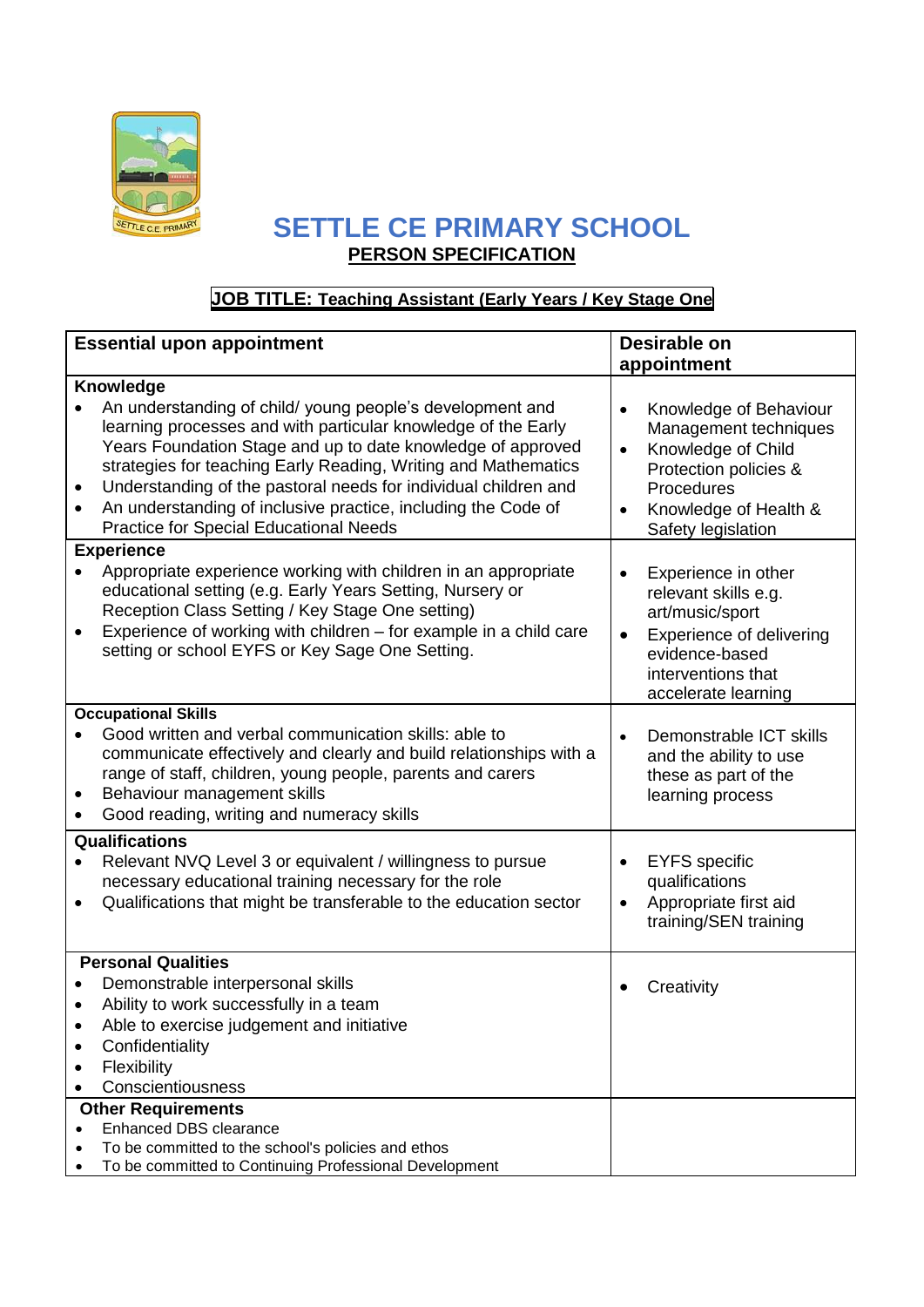| Motivation to work with children and young people                         |  |
|---------------------------------------------------------------------------|--|
| Ability to form and maintain appropriate relationships and personal       |  |
| boundaries with children and young people                                 |  |
| Emotional resilience in working with challenging behaviours and           |  |
| attitudes                                                                 |  |
| Ability to use authority and maintain discipline                          |  |
| An empathy for equality & diversity                                       |  |
| The ability to converse at ease with parents and fellow practitioners and |  |
| the ability to provide advice in accurate spoken/written English is       |  |
| essential for the post                                                    |  |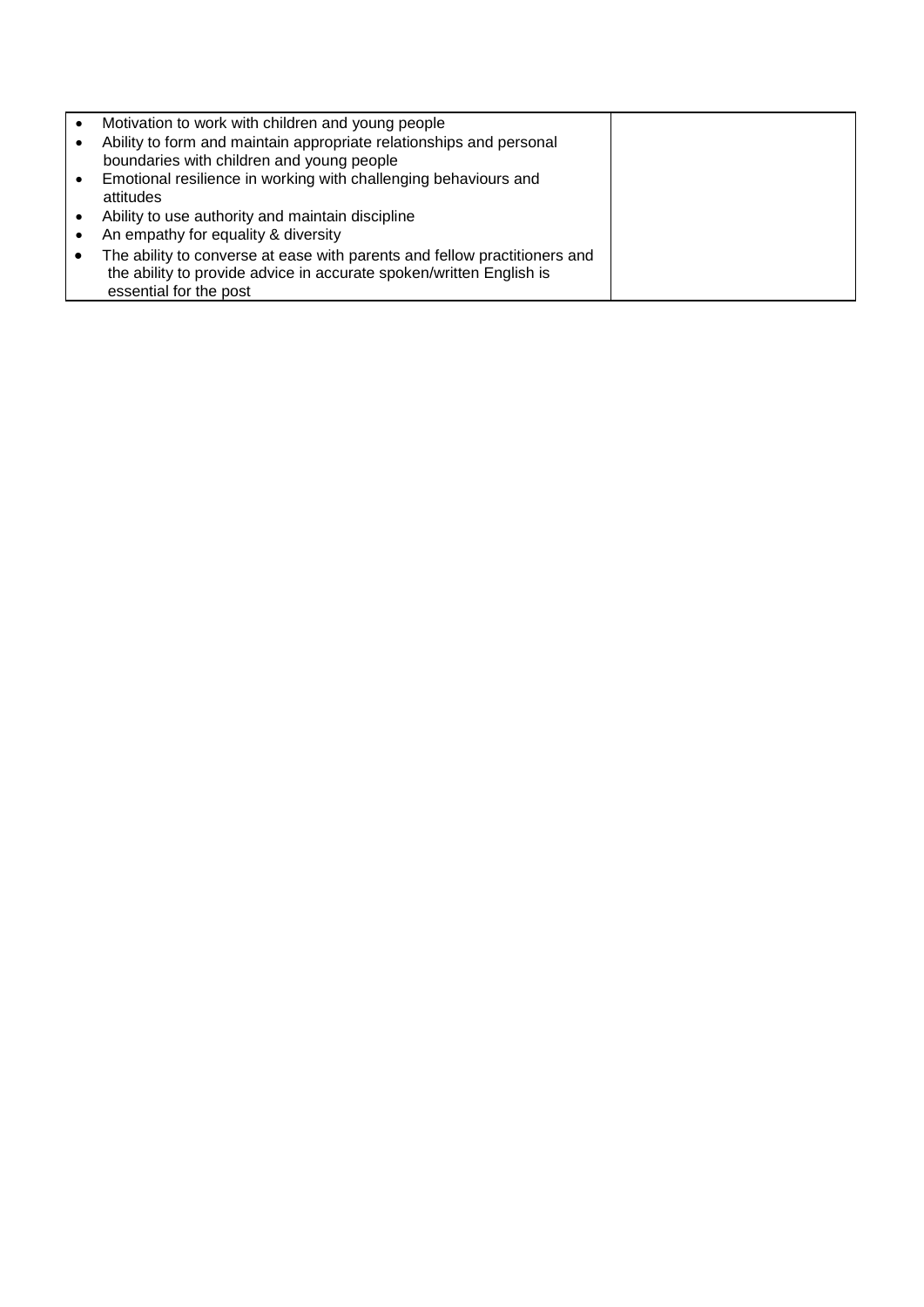



## **Settle CE Primary School**

## **JOB DESCRIPTION**

| <b>POST:</b>                                | Teaching Assistant (TA) - working in EYFS /KEY STAGE ONE                                                                                                                                                                                                                                                                                                                                                                                                                                                                                                                                                                                                                                                                                                               |
|---------------------------------------------|------------------------------------------------------------------------------------------------------------------------------------------------------------------------------------------------------------------------------------------------------------------------------------------------------------------------------------------------------------------------------------------------------------------------------------------------------------------------------------------------------------------------------------------------------------------------------------------------------------------------------------------------------------------------------------------------------------------------------------------------------------------------|
| <b>GRADE:</b>                               | To be decided upon appointment based on the experience of                                                                                                                                                                                                                                                                                                                                                                                                                                                                                                                                                                                                                                                                                                              |
|                                             | candidate                                                                                                                                                                                                                                                                                                                                                                                                                                                                                                                                                                                                                                                                                                                                                              |
| <b>RESPONSIBLE TO:</b>                      | Headteacher/Senior Leadership Team/Teacher-in-Charge                                                                                                                                                                                                                                                                                                                                                                                                                                                                                                                                                                                                                                                                                                                   |
| <b>STAFF MANAGED:</b>                       | To be decided upon appointment                                                                                                                                                                                                                                                                                                                                                                                                                                                                                                                                                                                                                                                                                                                                         |
| <b>POST REF:</b>                            | EYFS/KS1 Teaching                                                                                                                                                                                                                                                                                                                                                                                                                                                                                                                                                                                                                                                                                                                                                      |
|                                             | Assistant                                                                                                                                                                                                                                                                                                                                                                                                                                                                                                                                                                                                                                                                                                                                                              |
| <b>JOB PURPOSE:</b>                         | To complement the professional work of teachers in the Early Years/Key<br>Stage One by taking responsibility for agreed learning activities under an<br>agreed system of supervision. Deliver appropriate learning activities for a<br>number of individual pupils or groups (in the case of small primary schools,<br>groups may constitute the whole class). Activities may involve assisting in the<br>planning, preparing and delivering of learning activities as well as monitoring<br>pupils, assessing, recording and reporting on pupils' achievement, progress<br>and development, under the direction of class/subject teacher.<br>To be responsible for working within a specific work area, e.g. Phonics and<br>Early Reading, Pastoral, Behaviour or SEN |
| <b>JOB CONTEXT:</b>                         | This school is committed to safeguarding and promoting the welfare of our<br>pupils and young people. We have a robust Child Protection Policy and all<br>staff will receive training relevant to their role at induction and throughout<br>employment at the School. We expect all staff and volunteers to share this<br>commitment. This post is subject to a satisfactory enhanced Disclosure and<br>Barring Service criminal records check for work with children.<br>An ability to fulfil all spoken and written aspects of the role with confidence<br>through the medium of English                                                                                                                                                                             |
|                                             | <b>ACCOUNTABILITIES / MAIN RESPONSIBILITIES</b>                                                                                                                                                                                                                                                                                                                                                                                                                                                                                                                                                                                                                                                                                                                        |
| <b>Supporting Learning</b><br>& Development | Use teaching and learning objectives to plan, prepare and deliver<br>$\bullet$<br>learning activities to pupils under the supervision of a teacher,<br>adjusting activities according to pupil responses/needs<br>Monitor, evaluate and record pupil responses to learning<br>activities through a range of assessment and monitoring strategies<br>against pre-determined learning objectives<br>Implement the School's Behaviour Management policy, to anticipate<br>and manage behaviour constructively, promoting self-control and<br>independence<br>Take account of the effects of different parenting approaches,<br>backgrounds and routines, and be involved in home school liaison                                                                           |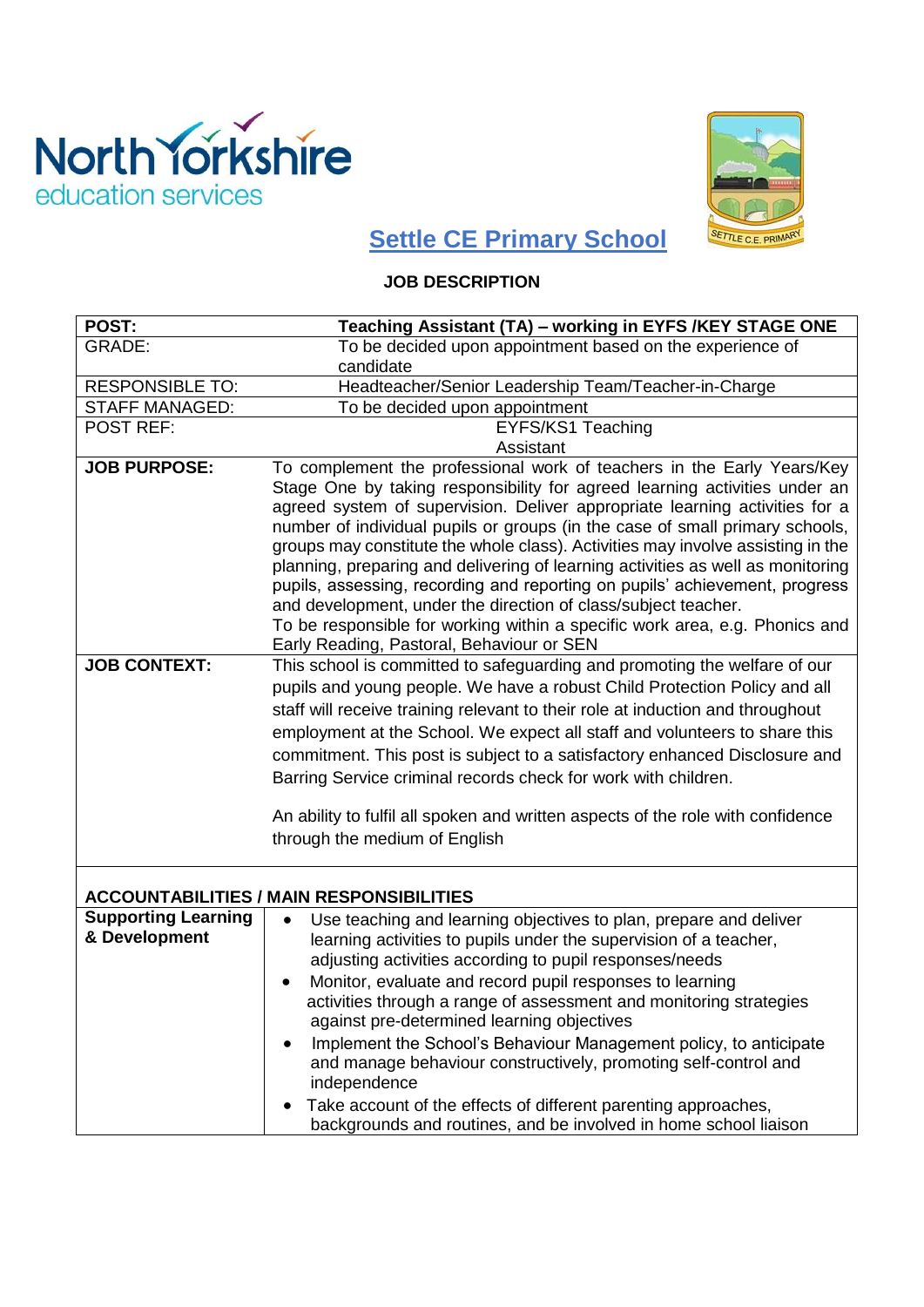|                                                                                                         | Assist in the development, implementation and monitoring of systems<br>$\bullet$<br>relating to attendance and integration e.g. registration, truancy,<br>pastoral systems etc.<br>Support pupils in their social and emotional wellbeing, and assist in the<br>development and implementation of related programmes, including<br>social, health and physical plans<br>Interact with pupils in ways that support the development of their ability<br>to think and learn and work independently<br>Escort and supervise pupils on educational visits and out of school<br>٠<br>activities under the supervision of the teacher<br>Provide supervision during breaks as required<br>٠<br>Support and motivate pupils to promote independence, resilience and<br>increase self esteem<br>Cover short-term teacher absence and communicate pupil<br>work as planned by the classroom teacher and |
|---------------------------------------------------------------------------------------------------------|-----------------------------------------------------------------------------------------------------------------------------------------------------------------------------------------------------------------------------------------------------------------------------------------------------------------------------------------------------------------------------------------------------------------------------------------------------------------------------------------------------------------------------------------------------------------------------------------------------------------------------------------------------------------------------------------------------------------------------------------------------------------------------------------------------------------------------------------------------------------------------------------------|
|                                                                                                         | manage pupil behaviour                                                                                                                                                                                                                                                                                                                                                                                                                                                                                                                                                                                                                                                                                                                                                                                                                                                                        |
| <b>Communication</b>                                                                                    | Establish rapport and respectful, trusting relationships and<br>$\bullet$<br>communicate effectively with children, young people, their families and<br>carers<br>Initiate appropriate and effective communication with the class teacher,<br>and other professionals, forging and sustaining relationships across<br>agencies                                                                                                                                                                                                                                                                                                                                                                                                                                                                                                                                                                |
| <b>Sharing Information</b>                                                                              | Share information about pupils with teachers and other professionals<br>$\bullet$<br>as required<br>Provide objective accurate feedback and reports as required on pupil<br>development, progress and attainment, supported with relevant<br>evidence<br>Participate in meetings with staff, external agencies and parents,<br>$\bullet$<br>regarding pupils, under the supervision of the teacher<br>Liaise between managers/teaching staff and teaching assistants in the<br>school/college<br>Pay due regard to professional boundaries, maintaining appropriate<br>levels of confidentiality<br>Participate in staff meetings<br>$\bullet$                                                                                                                                                                                                                                                |
| Safeguarding and<br><b>Promoting the</b><br><b>Welfare of</b><br><b>Children/Young</b><br><b>People</b> | Assist with pupils' personal, hygiene (including personal intimate care),<br>$\bullet$<br>and welfare, including physical and medical needs, whilst encouraging<br>independence<br>Be responsible for promoting and safeguarding the welfare of pupils in<br>line with policy and legislation, reporting concerns as appropriate.                                                                                                                                                                                                                                                                                                                                                                                                                                                                                                                                                             |
| <b>Administration/Other</b>                                                                             | Organise and manage appropriate learning environment and resources<br>$\bullet$<br>Support the use of ICT to advance pupils' learning, use common ICT<br>tools for own and pupils' learning<br>Co-ordinate the activities of students entering the school for the<br>purpose of work experience/ work placements<br>Assist with administrative support e.g. dealing with correspondence,<br>٠<br>compilation/ analysis, presentation of displays, making phone calls,<br>reporting on attendance, exclusions etc.                                                                                                                                                                                                                                                                                                                                                                             |